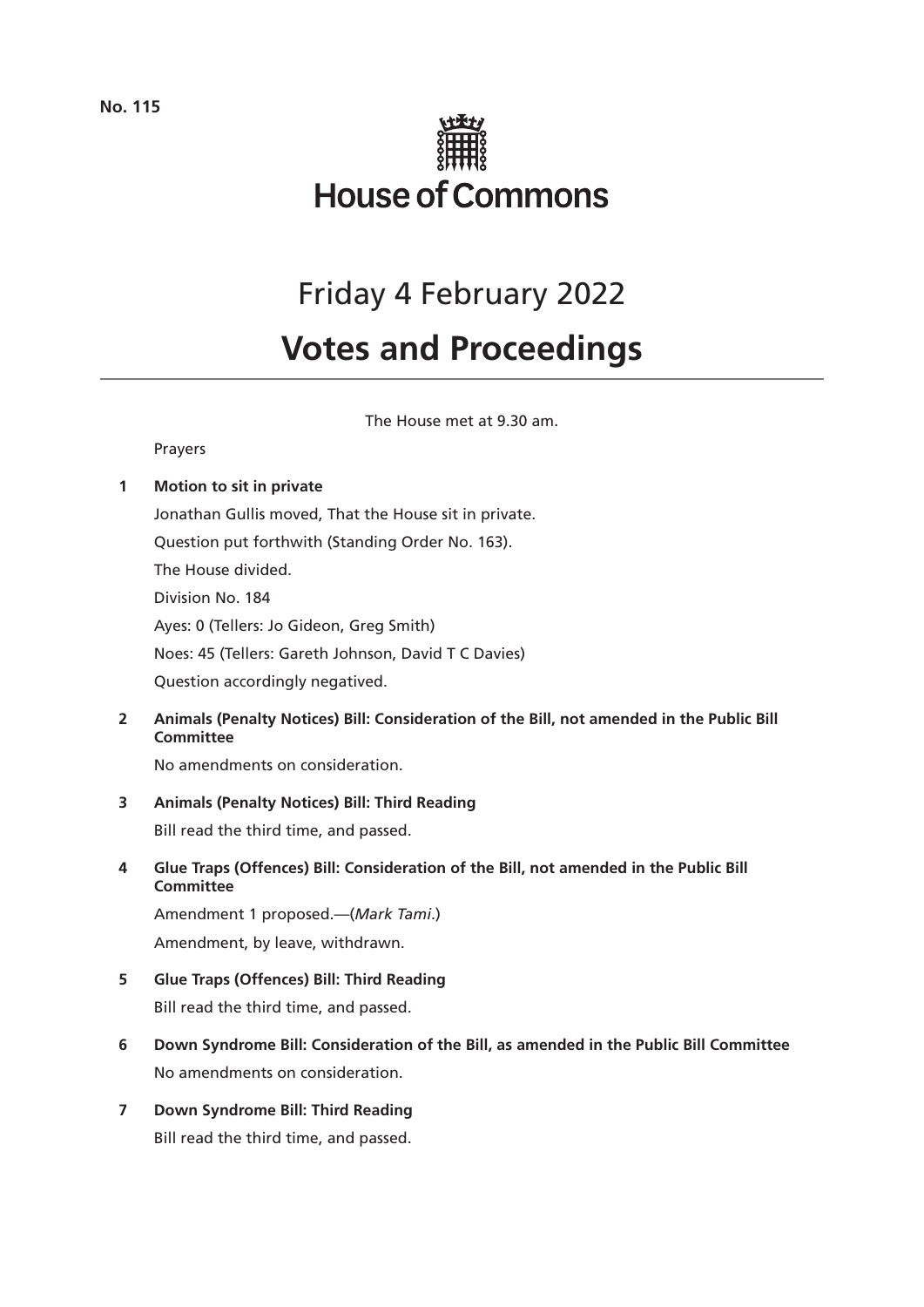### **8 National Health Service Co-Funding and Co-Payment Bill: Second Reading**

Motion made and Question proposed, That the National Health Service Co-Funding and Co-Payment Bill be now read a second time.

At 2.30 pm proceedings were interrupted (Standing Order No.11(2)).

Debate to be resumed on Friday 25 February.

# **9 Plastics (Wet Wipes) Bill: Second Reading**

Order read, That the Plastics (Wet Wipes) Bill be now read a second time.

Objection taken (Standing Order No. 11(2)).

Bill to be read a second time on Friday 25 February.

# **10 Public Houses (Electrical Safety) Bill: Second Reading**

Order read, That the Public Houses (Electrical Safety) Bill be now read a second time. Objection taken (Standing Order No. 11(2)).

Bill to be read a second time on Friday 18 March.

# **11 Automated External Defibrillators (Public Access) Bill: Second Reading**

Order read, That the Automated External Defibrillators (Public Access) Bill be now read a second time.

# **12 Mobile Homes Act 1983 (Amendment) Bill: Second Reading**

Order read, That the Mobile Homes Act 1983 (Amendment) Bill be now read a second time.

Objection taken (Standing Order No. 11(2)).

Bill to be read a second time on Friday 25 February.

# **13 Flooding (Prevention and Insurance) Bill: Second Reading**

Order read, That the Flooding (Prevention and Insurance) Bill be now read a second time. Objection taken (Standing Order No. 11(2)). Bill to be read a second time on Friday 25 February.

# **14 Climate Change Bill: Second Reading**

Order read, That the Climate Change Bill be now read a second time. Objection taken (Standing Order No. 11(2)). Bill to be read a second time on Friday 25 February.

# **15 Public Advocate Bill: Second Reading**

Order read, That the Public Advocate Bill be now read a second time. Objection taken (Standing Order No. 11(2)). Bill to be read a second time on Friday 18 March.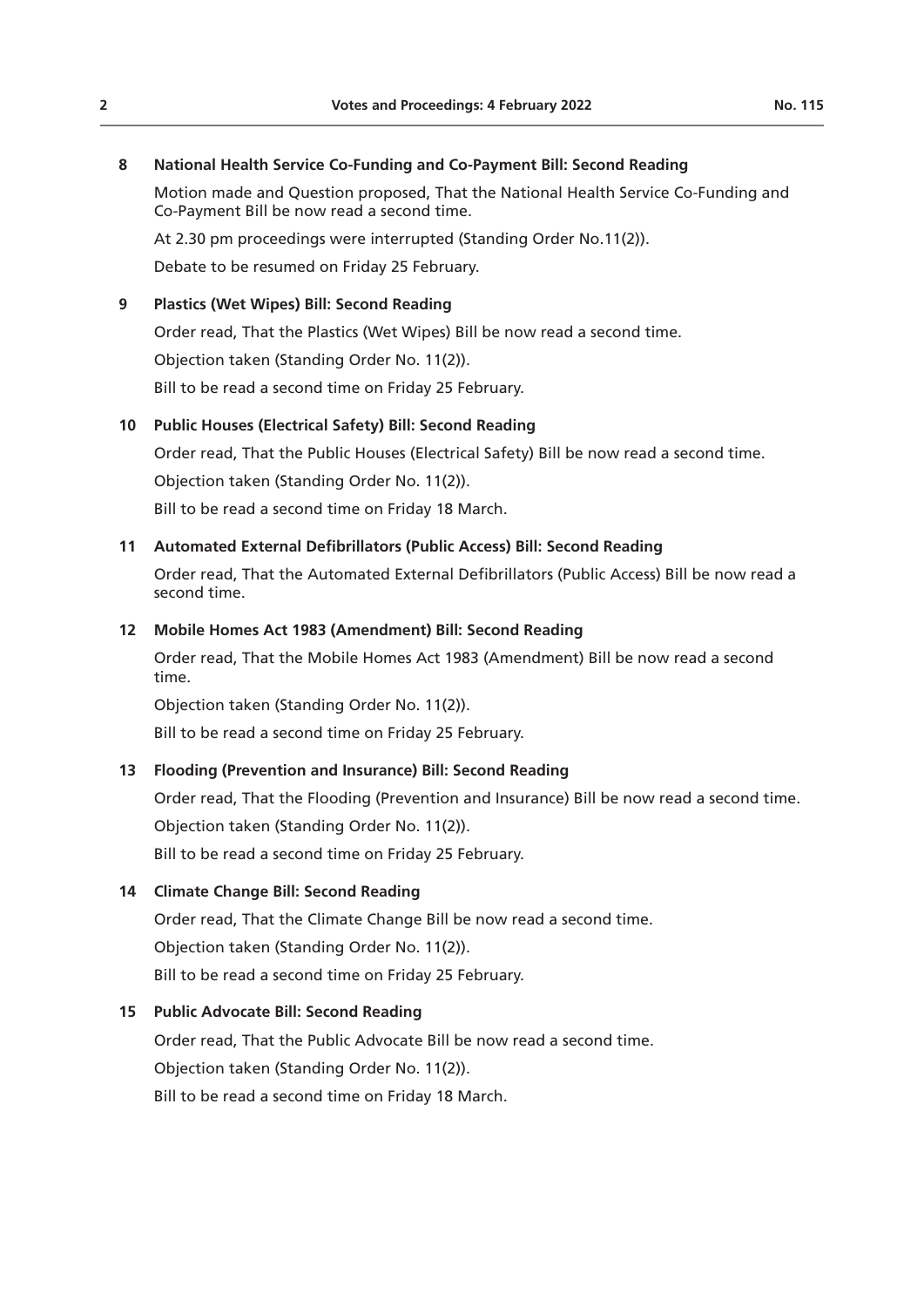#### **16 Copyright (Rights and Remuneration of Musicians, Etc.) Bill: Adjourned debate on Second Reading**

Order read, for resuming the adjourned Debate on the Question proposed on 3 December 2021, That the Copyright (Rights and Remuneration of Musicians, Etc.) Bill be now read a second time.

Objection taken (Standing Order No. 11(2)).

Debate to be resumed on Friday 25 February.

#### **17 NHS England (Alternative Treatment) Bill: Second Reading**

Order read, That the NHS England (Alternative Treatment) Bill be now read a second time.

Objection taken (Standing Order No. 11(2)).

Bill to be read a second time on Friday 25 February.

#### **18 Public Health (Control of Disease) Act 1984 (Amendment) Bill: Second Reading**

Order read, That the Public Health (Control of Disease) Act 1984 (Amendment) Bill be now read a second time.

Objection taken (Standing Order No. 11(2)).

Bill to be read a second time on Friday 25 February.

#### **19 Caravan Sites Bill: Second Reading**

Order read, That the Caravan Sites Bill be now read a second time.

Objection taken (Standing Order No. 11(2)).

Bill to be read a second time on Friday 25 February.

# **20 Public Sector Exit Payments (Limitation) Bill: Second Reading**

Order read, That the Public Sector Exit Payments (Limitation) Bill be now read a second time.

Objection taken (Standing Order No. 11(2)).

Bill to be read a second time on Friday 25 February.

#### **21 Regulatory Impact Assessments Bill: Second Reading**

Order read, That the Regulatory Impact Assessments Bill be now read a second time. Objection taken (Standing Order No. 11(2)).

Bill to be read a second time on Friday 25 February.

### **22 Illegal Immigration (Offences) Bill: Second Reading**

Order read, That the Illegal Immigration (Offences) Bill be now read a second time. Objection taken (Standing Order No. 11(2)). Bill to be read a second time on Friday 25 February.